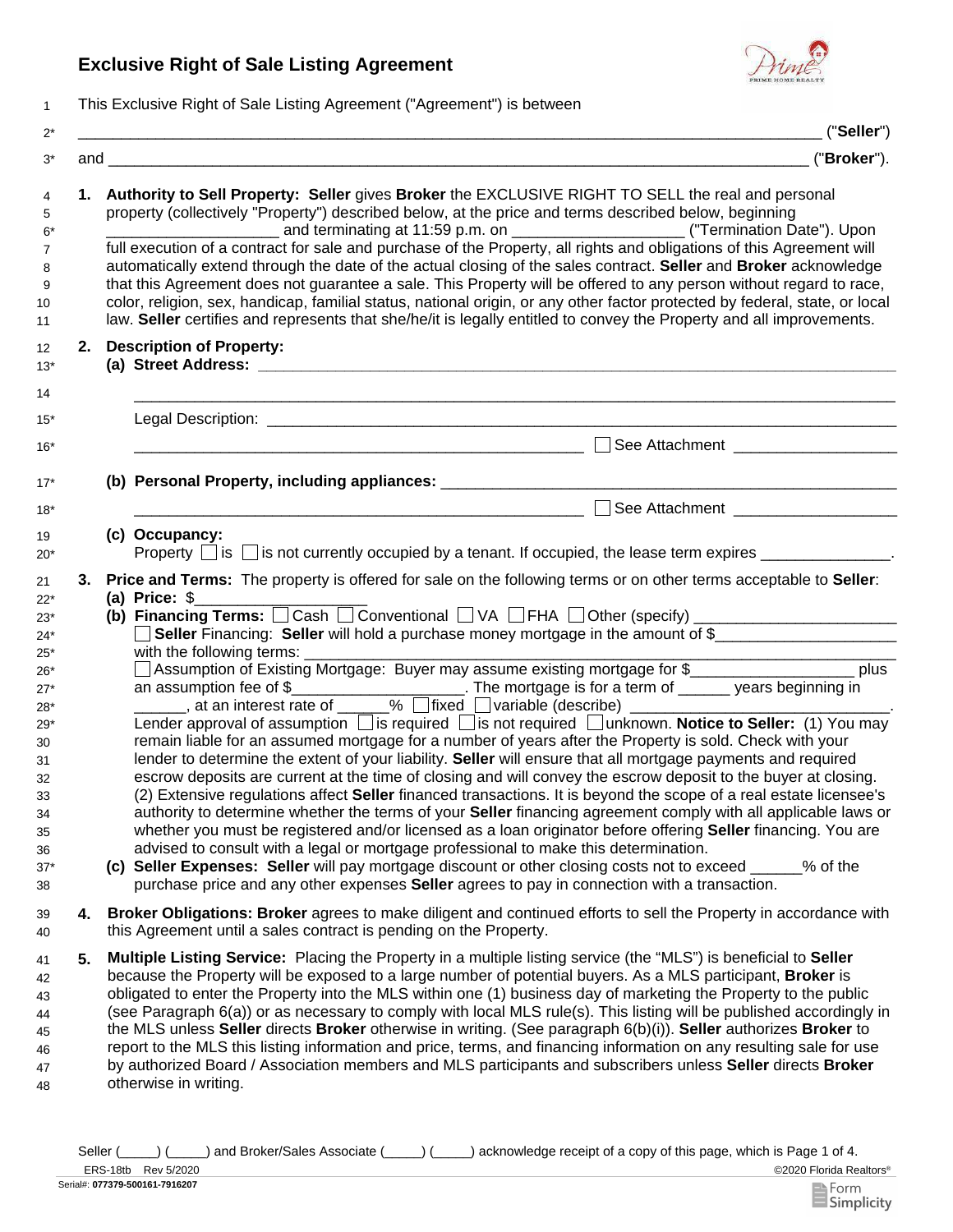## 49 **6. Broker Authority: Seller** authorizes **Broker** to:

- Market the Property to the Public (unless limited in Paragraph 6(b)(i) below): **(a)**
	- **(i)** Public marketing includes, but is not limited to, flyers, yard signs, digital marketing on public facing websites, brokerage website displays (i.e. IDX or VOW), email blasts, multi-brokerage listing sharing networks and applications available to the general public.
	- **(ii) Public marketing also includes marketing the Property to real estate agents outside Broker's office.**
	- Place appropriate transaction signs on the Property, except if Paragraph 6(b)(i) is checked below. **(iii)**
	- **(iv)** Use **Seller's** name in connection with marketing or advertising the Property.
	- \_\_ Display the Property on the Internet except the street address.
- **(b)** Not Publicly Market to the Public/Seller Opt-Out:
	- **(i)** \_\_ **Seller** does not authorize Broker to display the Property on the MLS.
	- **(ii) Seller** understands and acknowledges that if **Seller** checks option 6(b)(i), a For Sale sign will not be placed upon the Property and
	- **(iii) Seller** understands and acknowledges that if **Seller** checks option 6(b)(i), **Broker** will be limited to marketing the Property only to agents within **Broker's** office.

## \_\_\_\_\_\_\_\_\_\_ /\_\_\_\_\_\_\_\_\_\_ **Initials of Seller**

- 66 **(c)** Obtain information relating to the present mortgage(s) on the Property.
- 67 **(d)** Provide objective comparative market analysis information to potential buyers.
- 68\* **(e)** (**Check if applicable**) Use a lock box system to show and access the Property. A lock box does not ensure the Property's security. **Seller** is advised to secure or remove valuables. **Seller** agrees that the lock box is for **Seller's** benefit and releases **Broker**, persons working through **Broker**, and **Broker's** local Realtor Board / Association from all liability and responsibility in connection with any damage or loss that occurs. 72\* Withhold verbal offers. Withhold all offers once **Seller** accepts a sales contract for the Property.
- 73 **(f)** Act as a transaction broker.

69 70 71

50

51 52 53

80\* 81

85 86

87 88

89 90

99 100 101

104 105

- 74 **(g) Virtual Office Websites:** Some real estate brokerages offer real estate brokerage services online. These websites are referred to as Virtual Office Websites ("VOWs"). An automated estimate of market value or reviews and comments about a property may be displayed in conjunction with a property on some VOWs. Anyone who registers on a VOW may gain access to such automated valuations or comments and reviews about any property displayed on a VOW. Unless limited below, a VOW may display automated valuations or comments and reviews about this Property.
	- **Seller** does not authorize an automated estimate of the market value of the listing (or a hyperlink to such  $\mathbf{L}$ estimate) to be displayed in immediate conjunction with the listing of this Property.
- **Seller** does not authorize third parties to write comments or reviews about the listing of the Property (or display a hyperlink to such comments or reviews) in immediate conjunction with the listing of this Property. 82\* 83
- 84 **7. Seller Obligations:** In consideration of **Broker's** obligations, **Seller** agrees to:
	- **(a)** Cooperate with **Broker** in carrying out the purpose of this Agreement, including referring immediately to **Broker** all inquiries regarding the Property's transfer, whether by purchase or any other means of transfer.
	- **(b)** Recognize **Broker** may be subject to additional MLS obligations and potential penalties for failure to comply with them.
	- **(c)** Provide **Broker** with keys to the Property and make the Property available for **Broker** to show during reasonable times.
- 91 **(d)** Inform **Broker** before leasing, mortgaging, or otherwise encumbering the Property.
	- **(e)** Indemnify **Broker** and hold **Broker** harmless from losses, damages, costs, and expenses of any nature, including attorney's fees, and from liability to any person, that **Broker** incurs because of (1) **Seller's**  negligence, representations, misrepresentations, actions, or inactions; (2) the use of a lock box; (3) the existence of undisclosed material facts about the Property; or (4) a court or arbitration decision that a broker who was not compensated in connection with a transaction is entitled to compensation from **Broker**. This clause will survive **Broker's** performance and the transfer of title.
- 98 **(f)** Perform any act reasonably necessary to comply with FIRPTA (Section 1445 of the Internal Revenue Code).
	- **(g)** Make all legally required disclosures, including all facts that materially affect the Property's value and are not readily observable or known by the buyer. **Seller** certifies and represents that **Seller** knows of no such material facts (local government building code violations, unobservable defects, etc.) other than the following:
- 102\* \_\_\_\_\_\_\_\_\_\_\_\_\_\_\_\_\_\_\_\_\_\_\_\_\_\_\_\_\_\_\_\_\_\_\_\_\_\_\_\_\_\_\_\_\_\_\_\_\_\_\_\_\_\_\_\_\_\_\_\_\_\_\_\_\_\_\_\_\_\_\_\_\_\_\_\_\_\_\_\_\_\_\_\_\_\_\_ 103 **Seller** will immediately inform **Broker** of any material facts that arise after signing this Agreement.
	- **(h)** Consult appropriate professionals for related legal, tax, property condition, environmental, foreign reporting requirements, and other specialized advice.

Seller (  $\Box$ ) (
and Broker/Sales Associate (  $\Box$ ) acknowledge receipt of a copy of this page, which is Page 2 of 4.

ERS-18tb Rev 5/2020

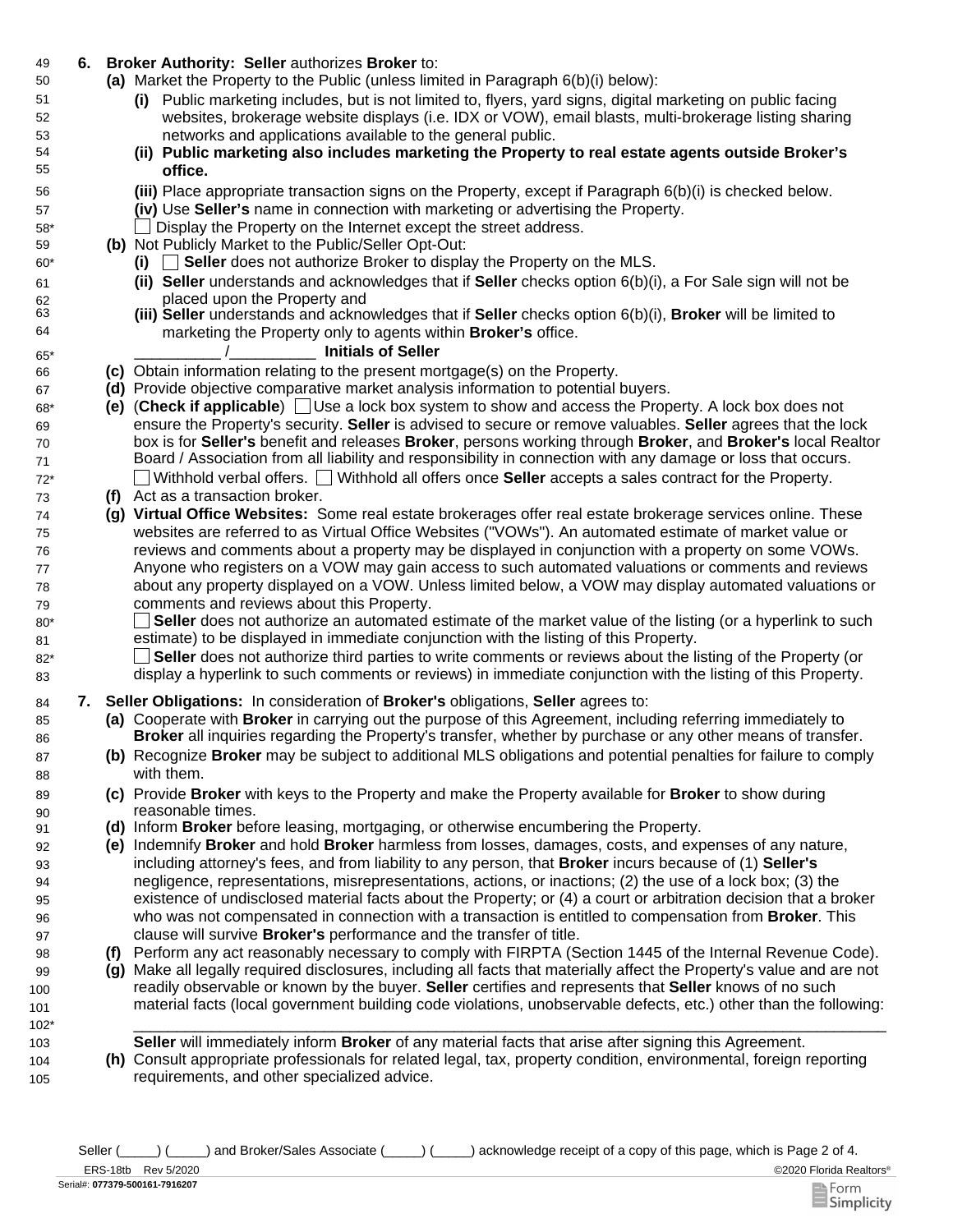- 106 **8. Compensation: Seller** will compensate **Broker** as specified below for procuring a buyer who is ready, willing, 107 108 and able to purchase the Property or any interest in the Property on the terms of this Agreement or on any other terms acceptable to **Seller**. **Seller** will pay **Broker** as follows (plus applicable sales tax):
- $\frac{3}{6}$  of the total purchase price plus  $$0.00$   $OR $$  \_\_\_\_\_\_\_\_\_\_\_\_\_\_\_, no later than the date of closing specified in the sales contract. However, closing is not a prerequisite for **Broker's** fee being earned. 109\* **(a)**  110 111
- **(b)** \_\_\_\_\_\_\_\_\_\_ (\$ or %) of the consideration paid for an option, at the time an option is created. If the option is exercised, **Seller** will pay **Broker** the Paragraph 8(a) fee, less the amount **Broker** received under this subparagraph. 112\* 113 114
- **(c)** \_\_\_\_\_\_\_\_\_\_ (\$ or %) of gross lease value as a leasing fee, on the date **Seller** enters into a lease or agreement to lease, whichever is earlier. This fee is not due if the Property is or becomes the subject of a contract granting an exclusive right to lease the Property. 115\* 116 117
- 118 **(d) Broker's** fee is due in the following circumstances: (1) If any interest in the Property is transferred, whether by 119 120 121 122\* 123 124 125 126 sale, lease, exchange, governmental action, bankruptcy, or any other means of transfer, regardless of whether the buyer is secured by **Seller**, **Broker**, or any other person. (2) If **Seller** refuses or fails to sign an offer at the price and terms stated in this Agreement, defaults on an executed sales contract, or agrees with a buyer to cancel an executed sales contract. (3) If, within \_\_\_\_\_\_ days after Termination Date ("Protection Period"), **Seller** transfers or contracts to transfer the Property or any interest in the Property to any prospects with whom **Seller**, **Broker**, or any real estate licensee communicated regarding the Property before Termination Date. However, no fee will be due **Broker** if the Property is relisted after Termination Date and sold through another broker.
- 127\* **(e) Retained Deposits:** As consideration for **Broker's** services, **Broker** is entitled to receive \_\_\_\_\_\_% (50% if 128 129 left blank) of all deposits that **Seller** retains as liquidated damages for a buyer's default in a transaction, not to exceed the Paragraph 8(a) fee.
- 130 **9.**  131 132  $133^*$   $\times$   $\boxed{\times}$   $0\%$  of the purchase price or \$\_\_\_\_\_\_\_\_\_\_\_\_\_\_\_\_\_ to a single agent for the buyer;  $\boxed{\times}$   $\boxed{\phantom{\times}}$   $3\%$  of the 134\* purchase price or \$\_\_\_\_\_\_\_\_\_\_\_\_\_\_\_\_\_ to a transaction broker for the buyer; and  $\boxed{\mathbf{X}}$  \_\_\_\_\_0% of the purchase 135\* price or \$\_\_\_\_\_\_\_\_\_\_\_\_\_\_\_\_\_ to a broker who has no brokerage relationship with the buyer. 136\* 
None of the above. (If this is checked, the Property cannot be placed in the MLS.) **Cooperation with and Compensation to Other Brokers: Notice to Seller:** The buyer's broker, even if compensated by **Seller** or **Broker**, may represent the interests of the buyer. **Broker's** office policy is to cooperate with all other brokers except when not in **Seller's** best interest and to offer compensation in the amount of  $0\%$  of the purchase
- 137 **10. Brokerage Relationship: Broker** will act as a transaction broker. **Broker** will deal honestly and fairly; will account 138 139 140 141 for all funds; will use skill, care, and diligence in the transaction; will disclose all known facts that materially affect the value of the residential property which are not readily observable to the buyer; will present all offers and counteroffers in a timely manner unless directed otherwise in writing; and will have limited confidentiality with **Seller** unless waived in writing.
- 142 **11. Conditional Termination:** At **Seller's** request, **Broker** may agree to conditionally terminate this Agreement. If 143 144\* **Broker** agrees to conditional termination, **Seller** must sign a withdrawal agreement, reimburse **Broker** for all direct expenses incurred in marketing the Property, and pay a cancellation fee of \$ plus
- 145 146 147 148 applicable sales tax. **Broker** may void the conditional termination, and **Seller** will pay the fee stated in Paragraph 8(a) less the cancellation fee if **Seller** transfers or contracts to transfer the Property or any interest in the Property during the time period from the date of conditional termination to Termination Date and Protection Period, if applicable.
- 149 **12. Dispute Resolution:** This Agreement will be construed under Florida law. All controversies, claims, and other 150 151 152 153 154\* 155 156 157 158 159 matters in question between the parties arising out of or relating to this Agreement or the breach thereof will be settled by first attempting mediation under the rules of the American Mediation Association or other mediator agreed upon by the parties. If litigation arises out of this Agreement, the prevailing party will be entitled to recover reasonable attorney's fees and costs, unless the parties agree that disputes will be settled by arbitration as follows: **Arbitration:** By initialing in the space provided, **Seller** (\_\_\_\_) (\_\_\_\_), Sales Associate (\_\_\_\_), and **Broker** (\_\_\_\_) agree that disputes not resolved by mediation will be settled by neutral binding arbitration in the county in which the Property is located in accordance with the rules of the American Arbitration Association or other arbitrator agreed upon by the parties. Each party to any arbitration (or litigation to enforce the arbitration provision of this Agreement or an arbitration award) will pay its own fees, costs, and expenses, including attorney's fees, and will equally split the arbitrator's fees and administrative fees of arbitration.
- 161 160 **Miscellaneous:** This Agreement is binding on **Seller's** and **Broker's** heirs, personal representatives, **13.**administrators, successors, and assigns. **Broker** may assign this Agreement to another listing office. This